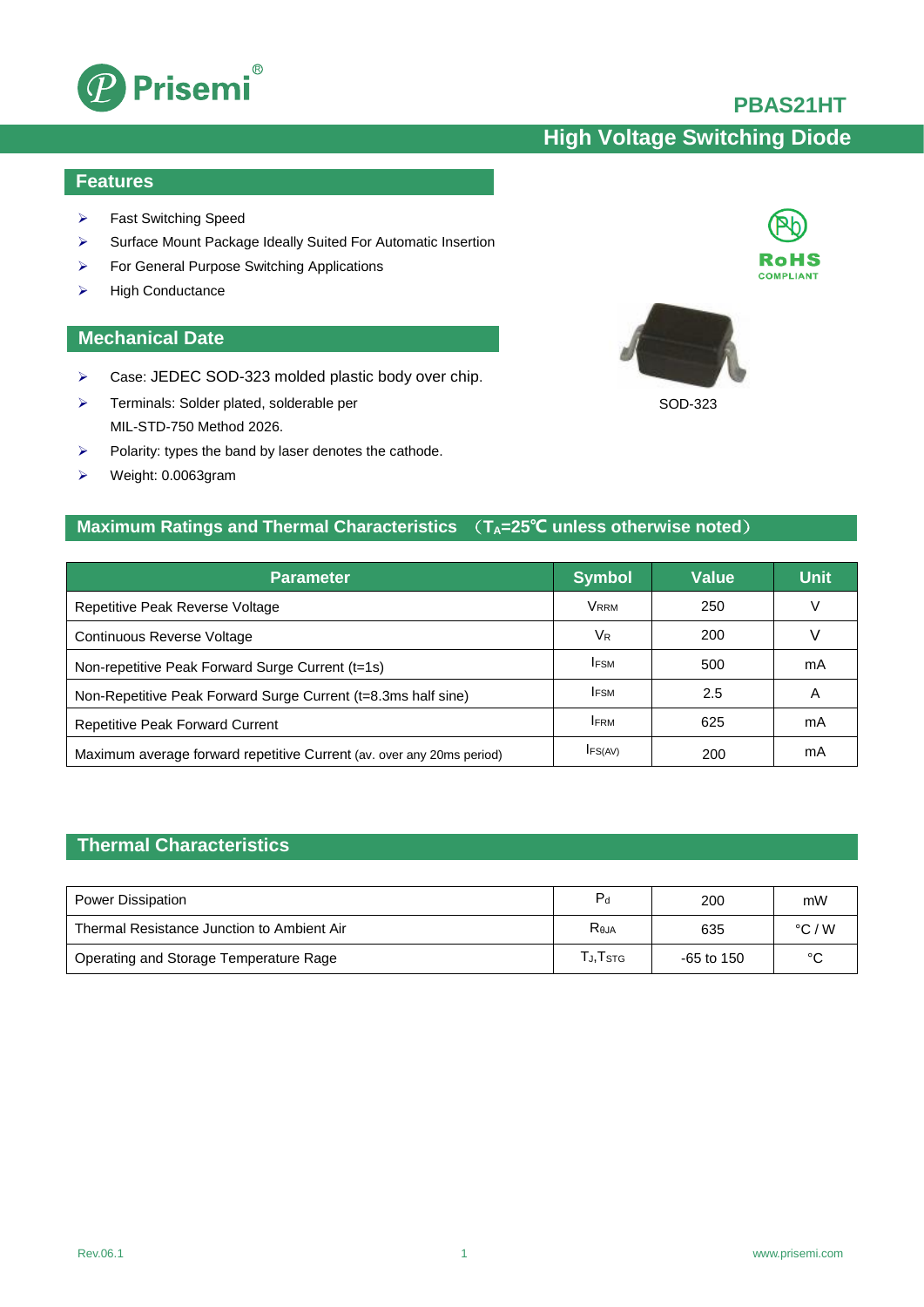## **Electrical characteristics** (**TA=25℃ unless otherwise noted**)

| <b>Characteristic</b>                                                                     | <b>Symbol</b> | <b>Min</b> | <b>Max</b>   | <b>Unit</b> |
|-------------------------------------------------------------------------------------------|---------------|------------|--------------|-------------|
| Reverse Voltage Leakage Current<br>$(V_R = 200$ Vdc)<br>$(V_R = 200$ Vdc, $T_J = 150$ °C) | $I_R$         |            | 0.1<br>100   | µAdc        |
| Reverse Breakdown Voltage<br>$(I_{BR} = 100 \mu A d c)$                                   | $V_{(BR)}$    | 250        |              | Vdc         |
| <b>Forward Voltage</b><br>$(I_F = 100 \text{ m}$ Adc)<br>$(I_F = 200 \text{ m}$ Adc)      | $V_F$         |            | 1000<br>1250 | mV          |
| Diode Capacitance<br>$(V_R = 0, f = 1.0 MHz)$                                             | $C_D$         |            | 5.0          | pF          |
| Reverse Recovery Time<br>$(I_F = I_R = 30 \text{ m}$ Adc, R <sub>L</sub> = 100 Ω)         | $t_{rr}$      |            | 50           | ns          |

Product parametric performance is indicated in the Electrical Characteristics for the listed test conditions, unless otherwise noted. Product performance may not be indicated by the Electrical Characteristics if operated under different conditions.



Fig.1-Recovery Time Equivalent Test Circuit

Notes:

1. A 2.0 kΩ variable resistor adjusted for a Forward Current (IF) of 30 mA.

2. Input pulse is adjusted so IR(peak) is equal to 30 mA.

3. tp » trr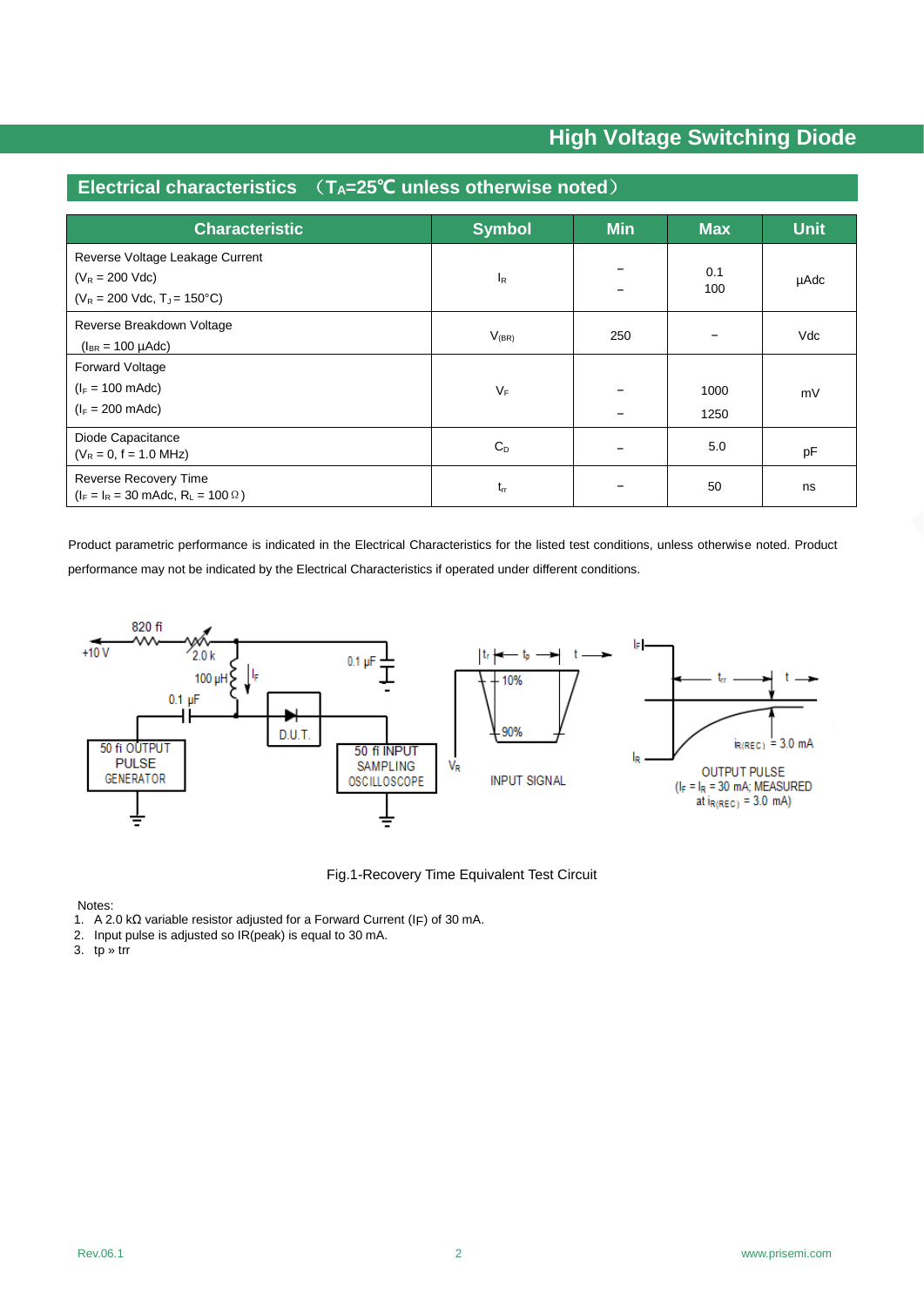#### **Ratings and Characteristic Curves** (**TA=25℃ unless otherwise noted**)





Fig.4-Diode Capacitance Fig.5-Maximum Non-repetitive Peak Forward Current as a Function of Pulse Duration, Typical Values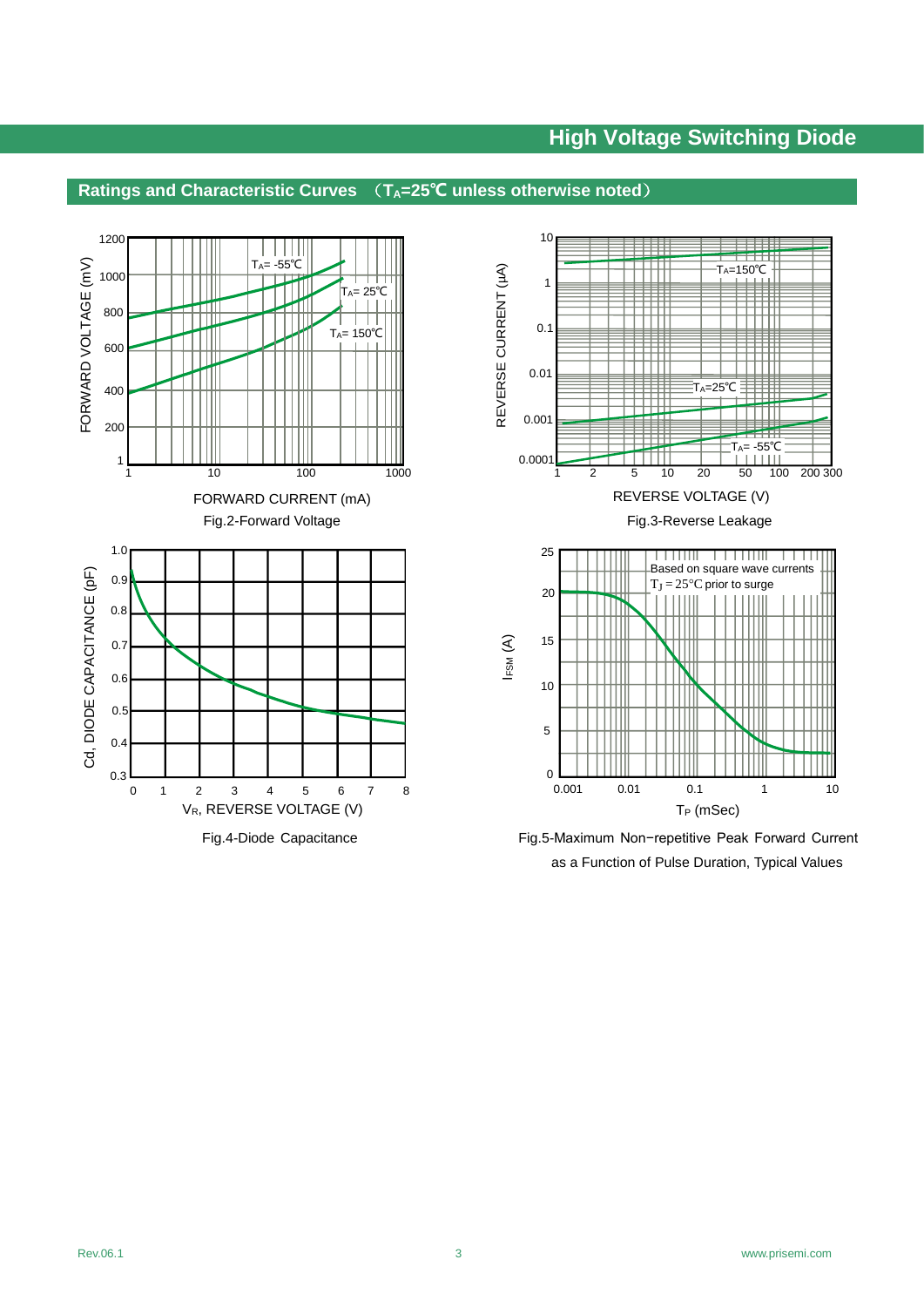

Remark: Pb free for 260℃; Pb for 245℃.

For TVS diodes a low-ohmic and low-inductive path to chassis earth is absolutely mandatory in order to achieve good ESD protection. Novices in the area of ESD protection should take following suggestions to heart:

- $\triangleright$  Do not use stubs, but place the cathode of the TVS diode directly on the signal trace.
- $\triangleright$  Do not make false economies and save copper for the ground connection.
- $\triangleright$  Place via holes to ground as close as possible to the anode of the TVS diode.
- $\triangleright$  Use as many via holes as possible for the ground connection.
- $\triangleright$  Keep the length of via holes in mind! The longer the more inductance they will have.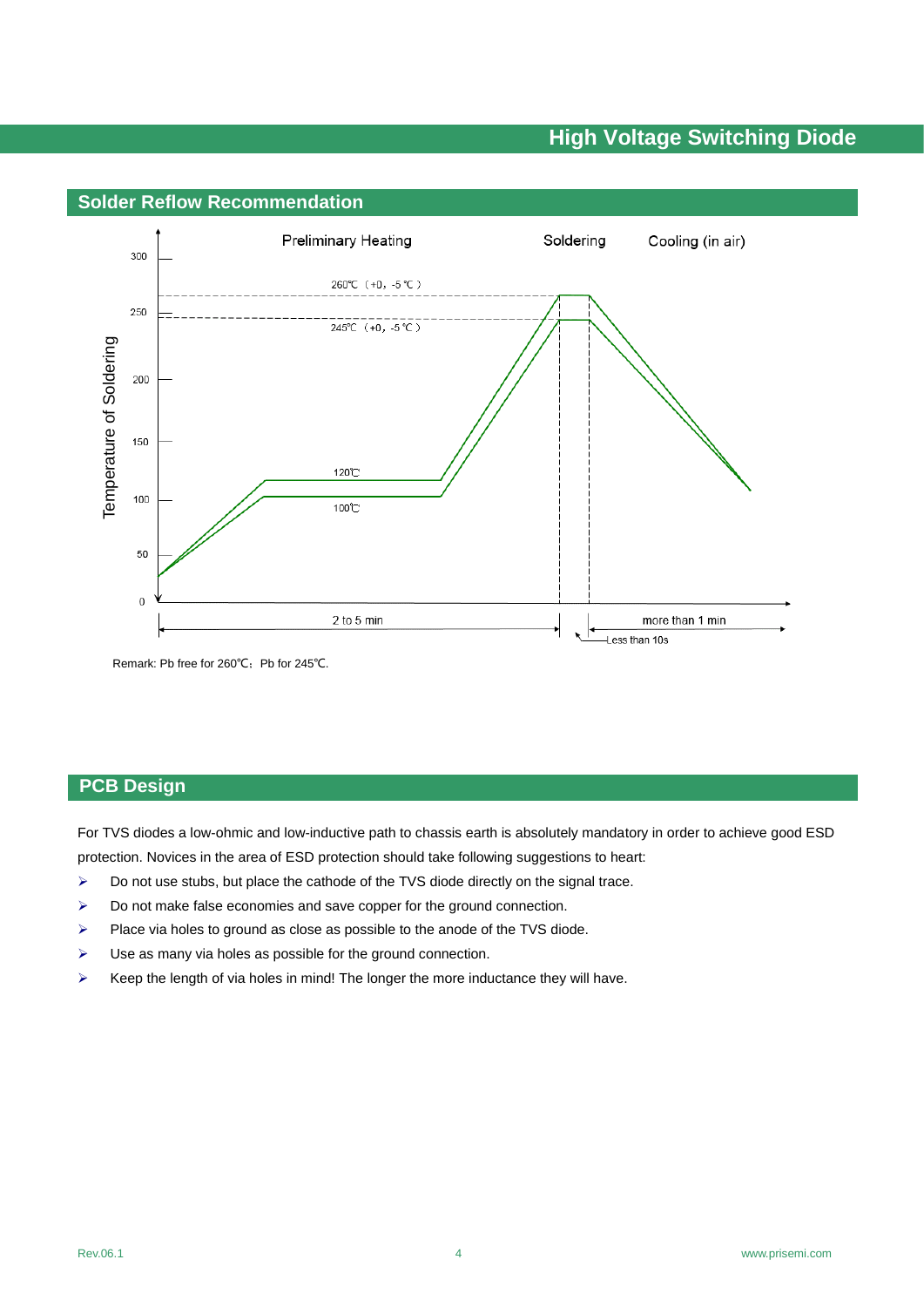#### **Product dimension**(**SOD-323**)





| <b>Dim</b> | <b>Millimeters</b> |            |  |
|------------|--------------------|------------|--|
|            | <b>MIN</b>         | <b>MAX</b> |  |
| A          | 1.60               | 1.95       |  |
| B          | 1.10               | 1.50       |  |
| C          | 2.50               | 2.85       |  |
| D          | 0.80               | 1.15       |  |
| E          | 0.25               | 0.45       |  |
| F          | 0.10               | 0.15       |  |
| н          | 0.00               | 0.10       |  |



 $\dot{\mathsf{D}}$ 

**Suggested PCB Layout** 

# **Marking information**



# **Ordering information**

| <b>Device</b> | Package           | Reel | <b>MPQ</b>         |
|---------------|-------------------|------|--------------------|
| PBAS21HT      | SOD-323 (Pb-Free) | ᄁ    | 3000 / Tape & Reel |